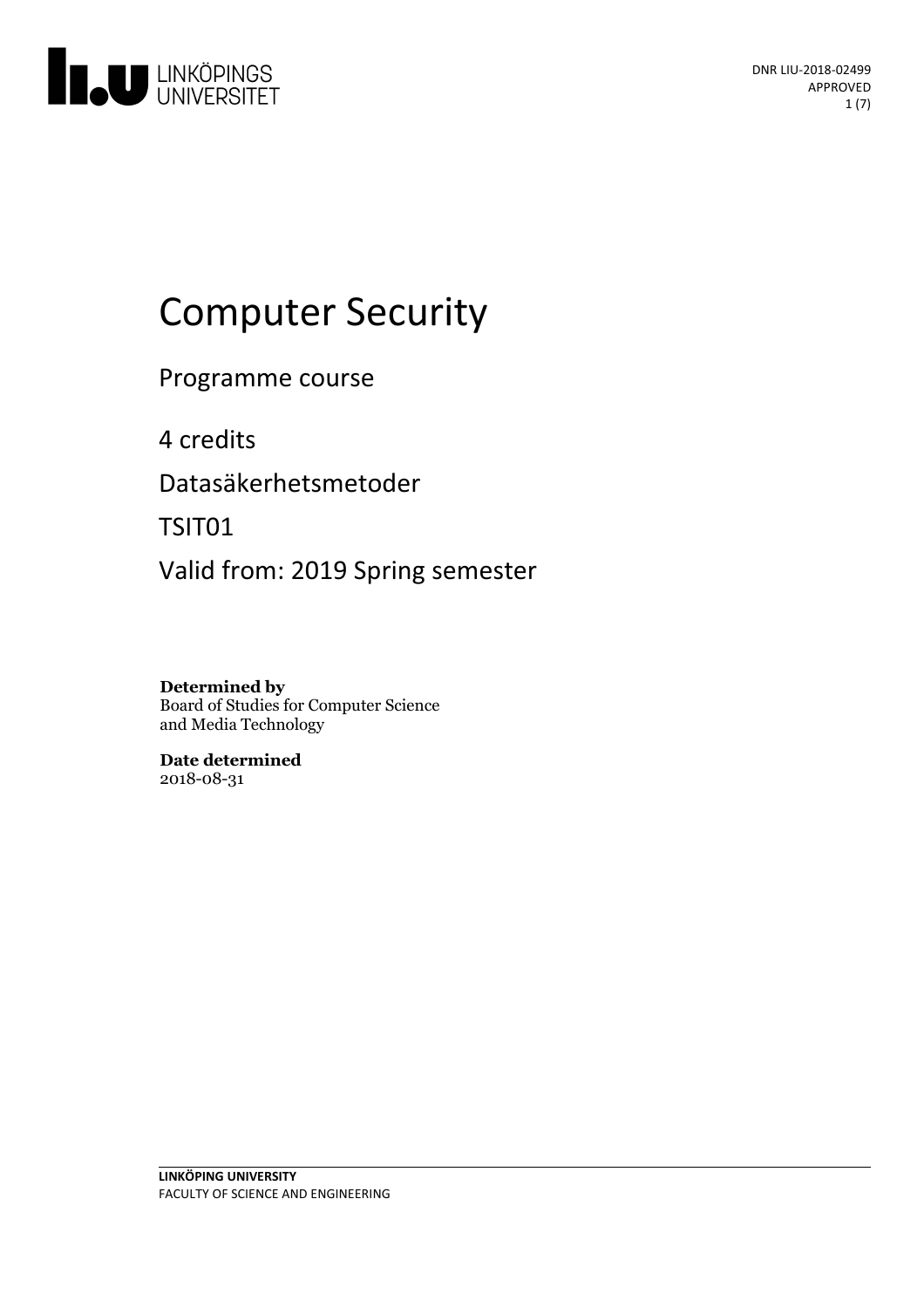# Main field of study

Information Technology, Computer Science and Engineering, Computer Science

Course level First cycle

Advancement level

 $G<sub>2</sub>X$ 

## Course offered for

- Computer Engineering, B Sc in Engineering
- Programming, Bachelor's Programme

### Entry requirements

Note: Admission requirements for non-programme students usually also include admission requirements for the programme and threshold requirements for progression within the programme, or corresponding.

## Prerequisites

Basic knowledge about computers, operating systems and computer communications.

# Intended learning outcomes

After passing the course, the student should be able to understand and apply the basic goals of computer security. This is shown through an analysis of a situation from a computer security point of view, including recommendations of correct measures and tools to achieve security, and an evaluation of these recommendations concerning there suitability for given goals and resources in the analysed situation. Specific knowledge is required concerning principles for user authentication, tools for network security and cryptography as a security tool.

### Course content

Structure and terminology of computer security. User authentication. Access control. Cryptography as a computer security tool. Tools and protocols for networks and distributed systems.

# Teaching and working methods

The course contains lectures, seminars and computer laboratory assignments.

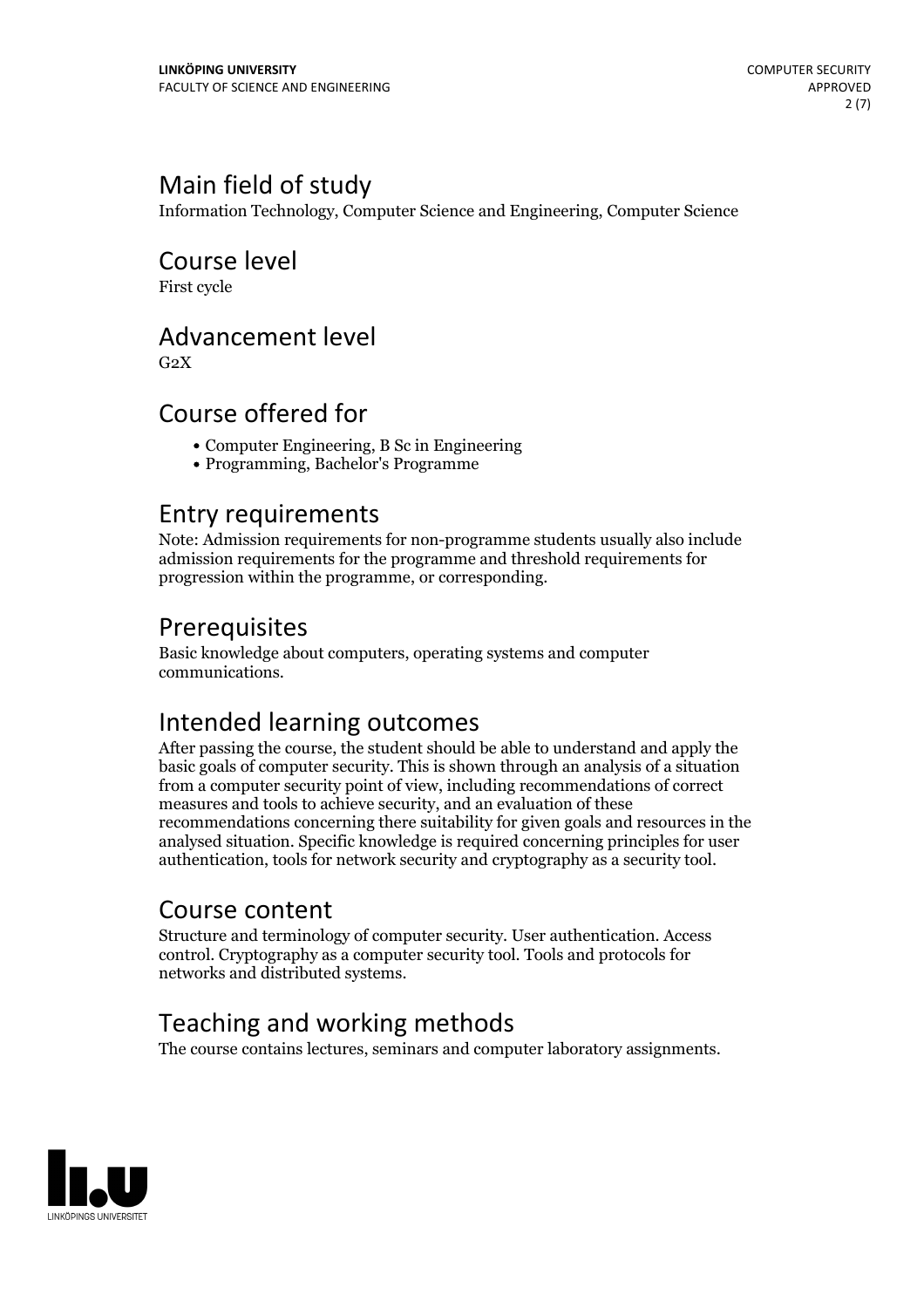# Examination

| LAB1 Laboratory Work                       | 1 credits U, G         |  |
|--------------------------------------------|------------------------|--|
| PRA1 Written Analysis of a Basic Situation | 3 credits $U, 3, 4, 5$ |  |

### Grades

Four-grade scale, LiU, U, 3, 4, 5

### Department

Institutionen för systemteknik

# Director of Studies or equivalent

Lasse Alfredsson

### Examiner Jan-Åke Larsson

# Course website and other links

<http://www.icg.isy.liu.se/courses/tsit01/>

# Education components

Preliminary scheduled hours: 26 h Recommended self-study hours: 81 h

## Course literature

### **Books**

William Stallings and Lawrie Brown, (2015) *Computer security: Principles and Practice* 3rd Ed. Pearson ISBN: 978-1-292-06617-2

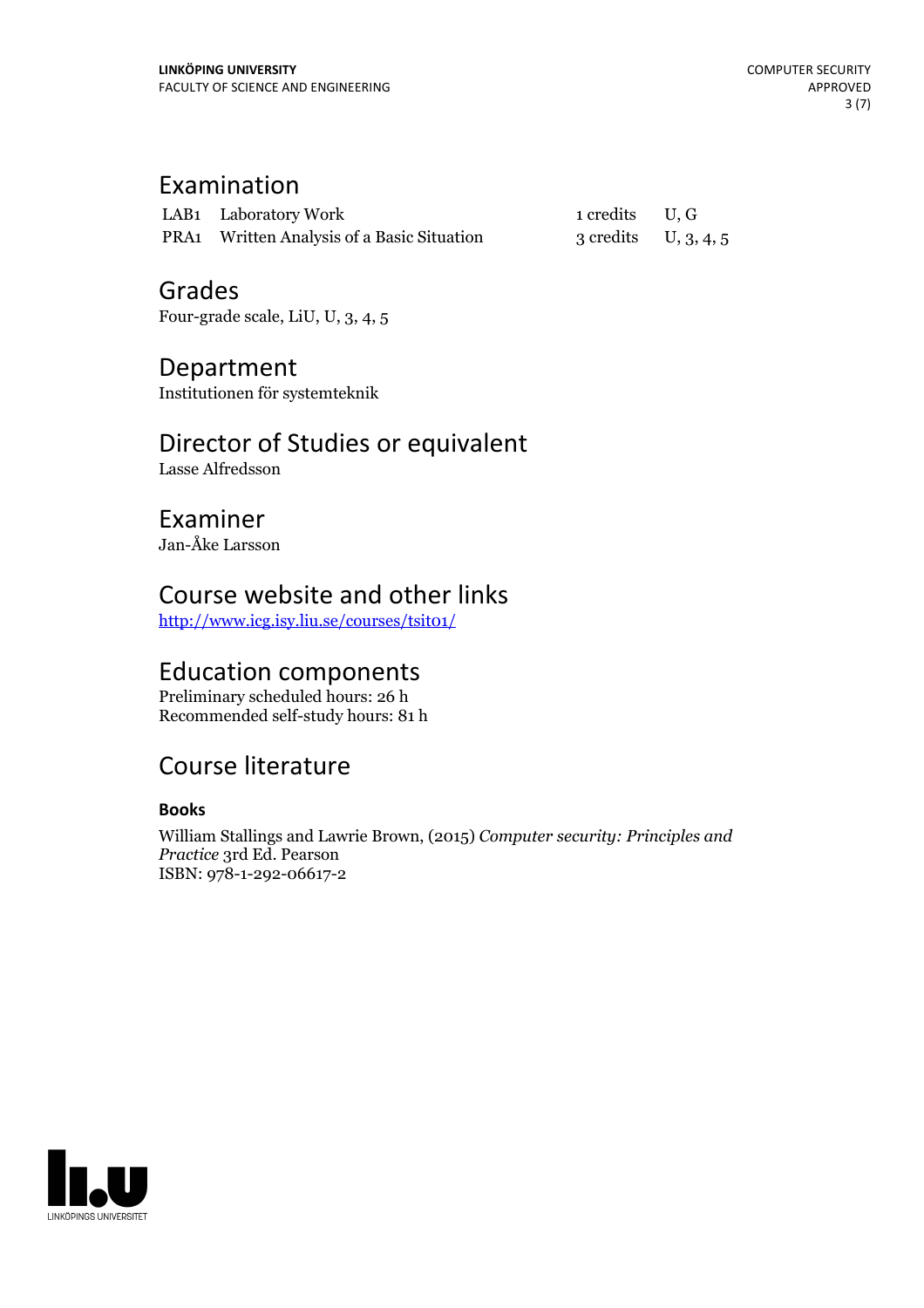# **Common rules**

### **Course syllabus**

A syllabus has been established for each course. The syllabus specifies the aim and contents of the course, and the prior knowledge that a student must have in order to be able to benefit from the course.

### **Timetabling**

Courses are timetabled after a decision has been made for this course concerning its assignment to a timetable module. A central timetable is not drawn up for courses with fewer than five participants. Most project courses do not have a central timetable.

### **Interrupting a course**

The vice-chancellor's decision concerning regulations for registration, deregistration and reporting results (Dnr LiU-2015-01241) states that interruptions in study are to be recorded in Ladok. Thus, all students who do not participate in a course for which they have registered must record the interruption, such that the registration on the course can be removed. Deregistration from <sup>a</sup> course is carried outusing <sup>a</sup> web-based form: www.lith.liu.se/for-studenter/kurskomplettering?l=sv.

### **Cancelled courses**

Courses with few participants (fewer than 10) may be cancelled or organised in a manner that differs from that stated in the course syllabus. The board of studies is to deliberate and decide whether a course is to be cancelled orchanged from the course syllabus.

### **Regulations relatingto examinations and examiners**

Details are given in a decision in the university's rule book: http://styrdokument.liu.se/Regelsamling/VisaBeslut/622678.

### **Forms of examination**

#### **Examination**

Written and oral examinations are held at least three times a year: once immediately after the end of the course, once in August, and once (usually) in one of the re-examination periods. Examinations held at other times are to follow a decision of the board of studies.

Principles for examination scheduling for courses that follow the study periods:

courses given in VT1 are examined for the first time in March, with re-

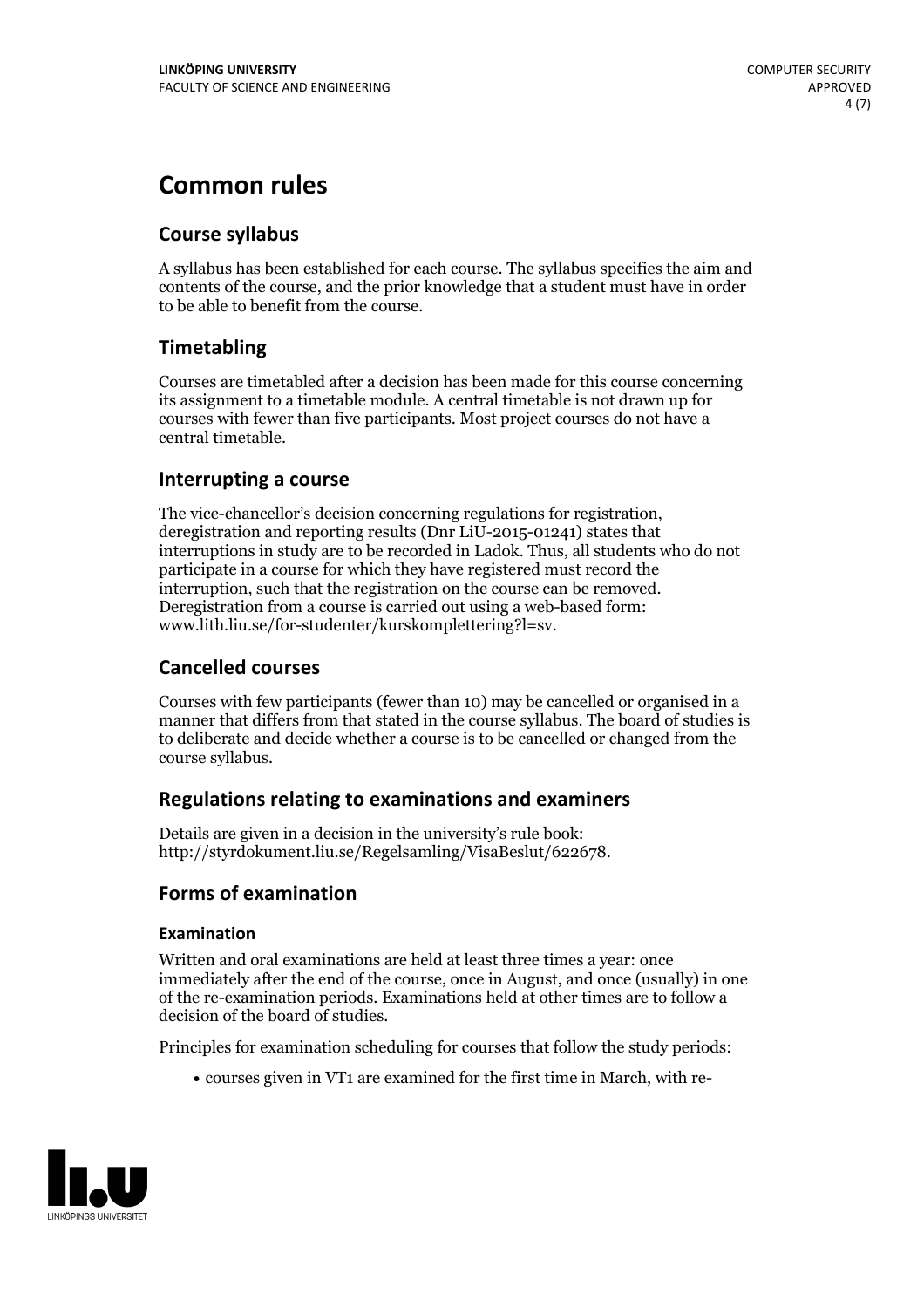examination in June and August

- courses given in VT2 are examined for the first time in May, with re-examination in August and October
- courses given in HT1 are examined for the first time in October, with re-examination in January and August
- courses given in HT2 are examined for the first time in January, with re-examination at Easter and in August.

The examination schedule is based on the structure of timetable modules, but there may be deviations from this, mainly in the case of courses that are studied and examined for several programmes and in lower grades (i.e. 1 and 2).

- Examinations for courses that the board of studies has decided are to be held in alternate years are held only three times during the year in which
- the course is given.<br>• Examinations for courses that are cancelled or rescheduled such that they are not given in one or several years are held three times during the year that immediately follows the course, with examination scheduling that corresponds to the scheduling that was in force before the course was cancelled or rescheduled.<br>• If teaching is no longer given for a course, three examination occurrences
- are held during the immediately subsequent year, while examinations are at the same time held for any replacement course that is given, or alternatively in association with other re-examination opportunities. Furthermore, an examination is held on one further occasion during the next subsequent year, unless the board of studies determines otherwise.<br>• If a course is given during several periods of the year (for programmes, or
- on different occasions for different programmes) the board orboards of studies determine together the scheduling and frequency of re-examination occasions.

#### **Registration for examination**

In order to take an examination, a student must register in advance at the Student Portal during the registration period, which opens 30 days before the date of the examination and closes 10 days before it. Candidates are informed of the location of the examination by email, four days in advance. Students who have not registered for an examination run the risk of being refused admittance to the examination, if space is not available.

Symbols used in the examination registration system:

- \*\* denotes that the examination is being given for the penultimate time.
- \* denotes that the examination is being given for the last time.

#### **Code of conduct for students during examinations**

Details are given in a decision in the university's rule book: http://styrdokument.liu.se/Regelsamling/VisaBeslut/622682.

#### **Retakes for higher grade**

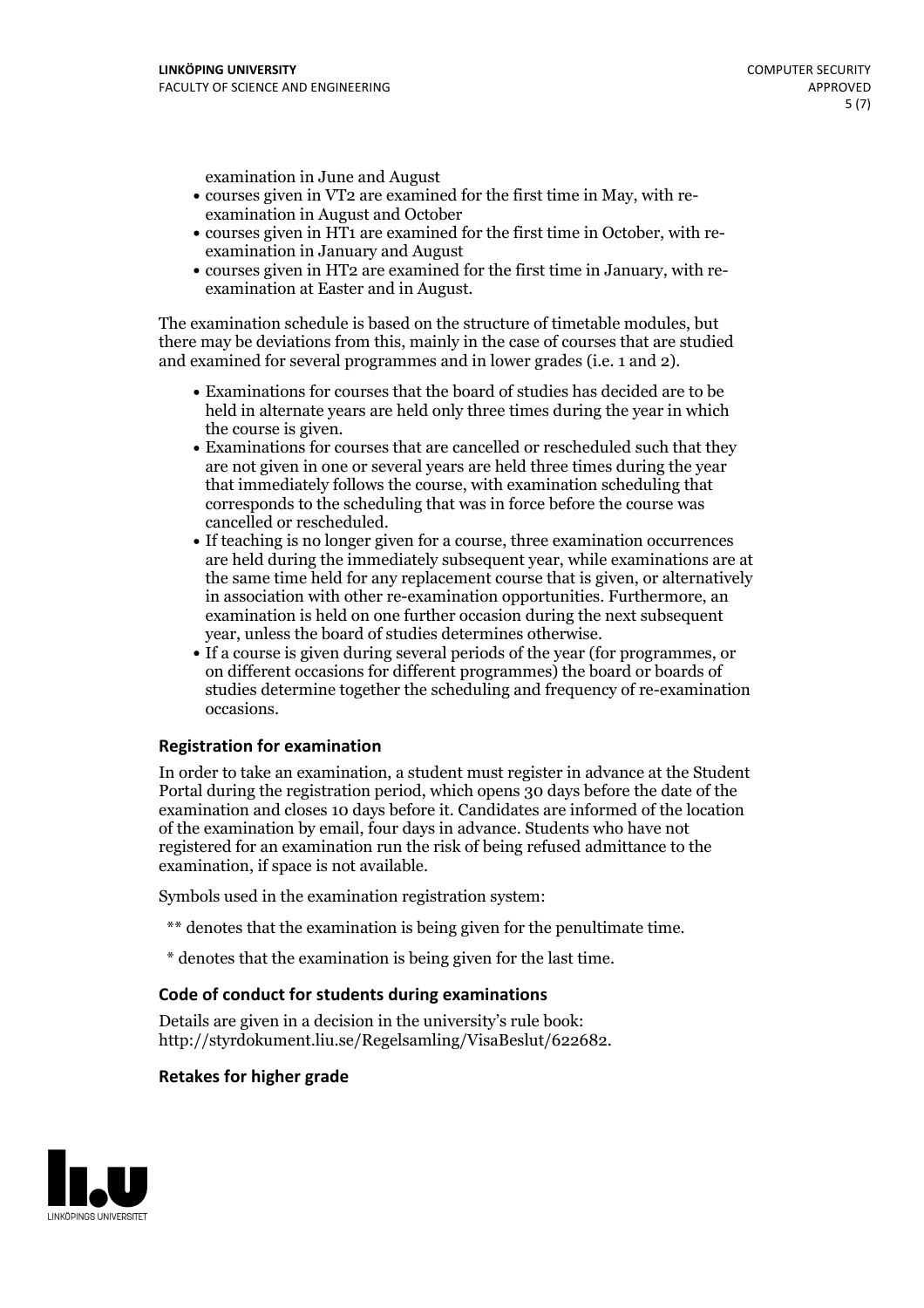Students at the Institute of Technology at LiU have the right to retake written examinations and computer-based examinations in an attempt to achieve a higher grade. This is valid for all examination components with code "TEN" and "DAT". The same right may not be exercised for other examination components, unless otherwise specified in the course syllabus.

#### **Retakes of other forms of examination**

Regulations concerning retakes of other forms of examination than written examinations and computer-based examinations are given in the LiU regulations for examinations and examiners, http://styrdokument.liu.se/Regelsamling/VisaBeslut/622678.

#### **Plagiarism**

For examinations that involve the writing of reports, in cases in which it can be assumed that the student has had access to other sources (such as during project work, writing essays, etc.), the material submitted must be prepared in accordance with principles for acceptable practice when referring to sources (references or quotations for which the source is specified) when the text, images, ideas, data, etc. of other people are used. It is also to be made clear whether the author has reused his or her own text, images, ideas, data, etc. from previous examinations.

A failure to specify such sources may be regarded as attempted deception during examination.

#### **Attempts to cheat**

In the event of <sup>a</sup> suspected attempt by <sup>a</sup> student to cheat during an examination, or when study performance is to be assessed as specified in Chapter <sup>10</sup> of the Higher Education Ordinance, the examiner is to report this to the disciplinary board of the university. Possible consequences for the student are suspension from study and a formal warning. More information is available at https://www.student.liu.se/studenttjanster/lagar-regler-rattigheter?l=sv.

#### **Grades**

The grades that are preferably to be used are Fail (U), Pass (3), Pass not without distinction  $(4)$  and Pass with distinction  $(5)$ . Courses under the auspices of the faculty board of the Faculty of Science and Engineering (Institute of Technology) are to be given special attention in this regard.

- 1. Grades U, 3, 4, 5 are to be awarded for courses that have written
- examinations. 2. Grades Fail (U) and Pass (G) may be awarded for courses with <sup>a</sup> large degree of practical components such as laboratory work, project work and group work.

#### **Examination components**

- 
- 1. Grades U, 3, 4, <sup>5</sup> are to be awarded for written examinations (TEN). 2. Grades Fail (U) and Pass (G) are to be used for undergraduate projects and other independent work.